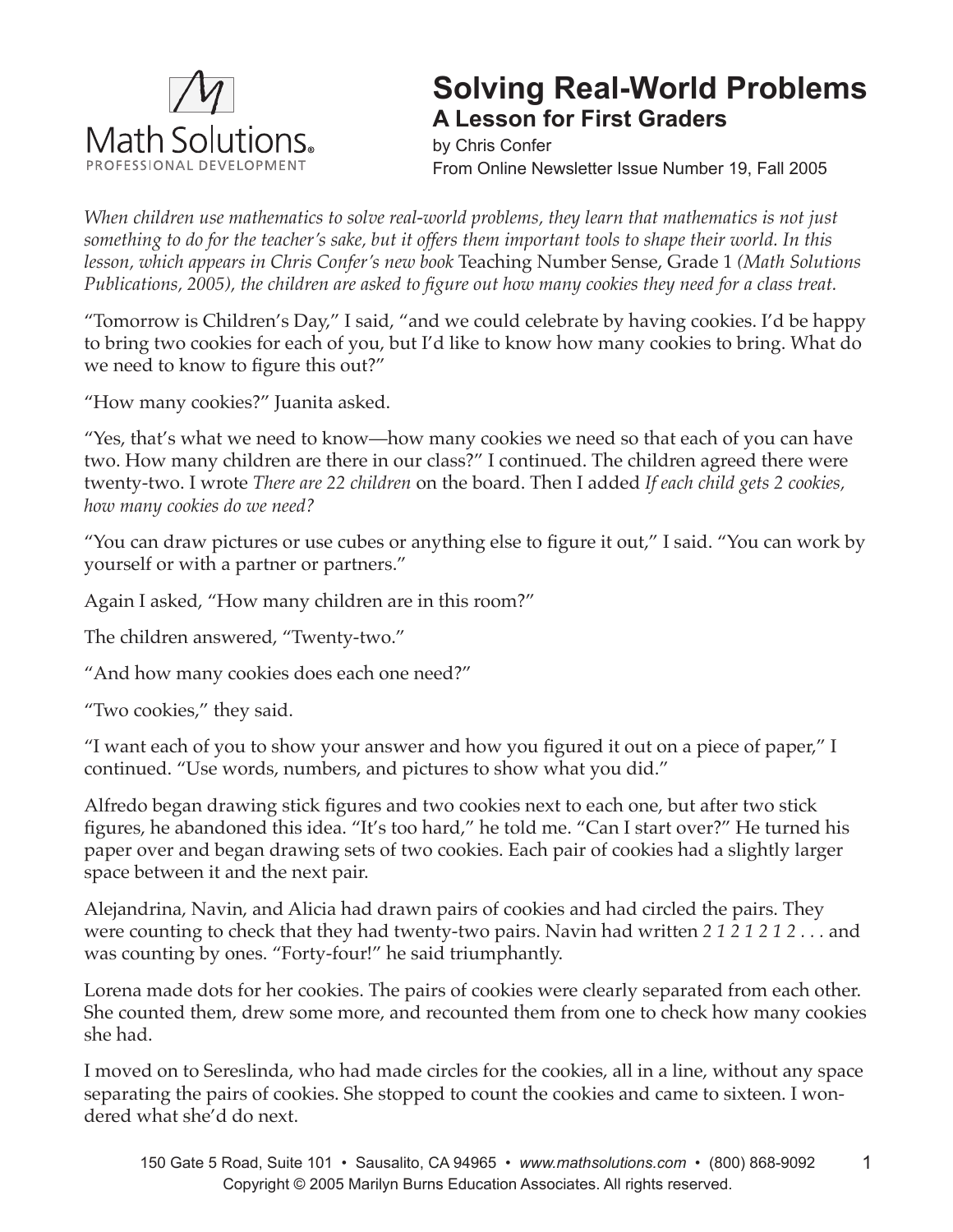Alfredo had decided to circle his pairs of cookies. "These go together," he said. "It's two kids." It seemed that Alfredo had started to confuse what the circles represented: were they cookies or children? I decided not to intervene and see if he would be able to sort this out himself. (See Figure 1.)



Figure 1. Even though he had circled pairs, Alfredo's paper showed twenty-two cookies, rather than twenty-two pairs of cookies.

Sereslinda had also begun to circle pairs of cookies, perhaps to show that each child got two cookies. She periodically stopped to count the pairs of cookies. When she had twenty-two, she stopped.

She then began drawing stick people. She made ten and then began to write numbers to represent the other children in the class. Her numbers went up to twenty-two, but she had only drawn only eleven stick figures and ten numbers. Sereslinda had miscounted, but I was interested in how she had moved to a more efficient way of representing: using numbers rather than drawings.

I watched as Sereslinda began to check that she had enough pairs of cookies for each child in the class. She traced lines to connect each stick person with a cookie pair or each number with a pair of cookies. But this became an unwieldy representational strategy. (See Figure 2.) Sereslinda was beginning to look frustrated. It was time to intervene.



Figure 2. Sereslinda drew lines to connect her stick figures with pairs of cookies. The many lines on the drawing confused her, and she changed her answer from forty-four to twenty-two.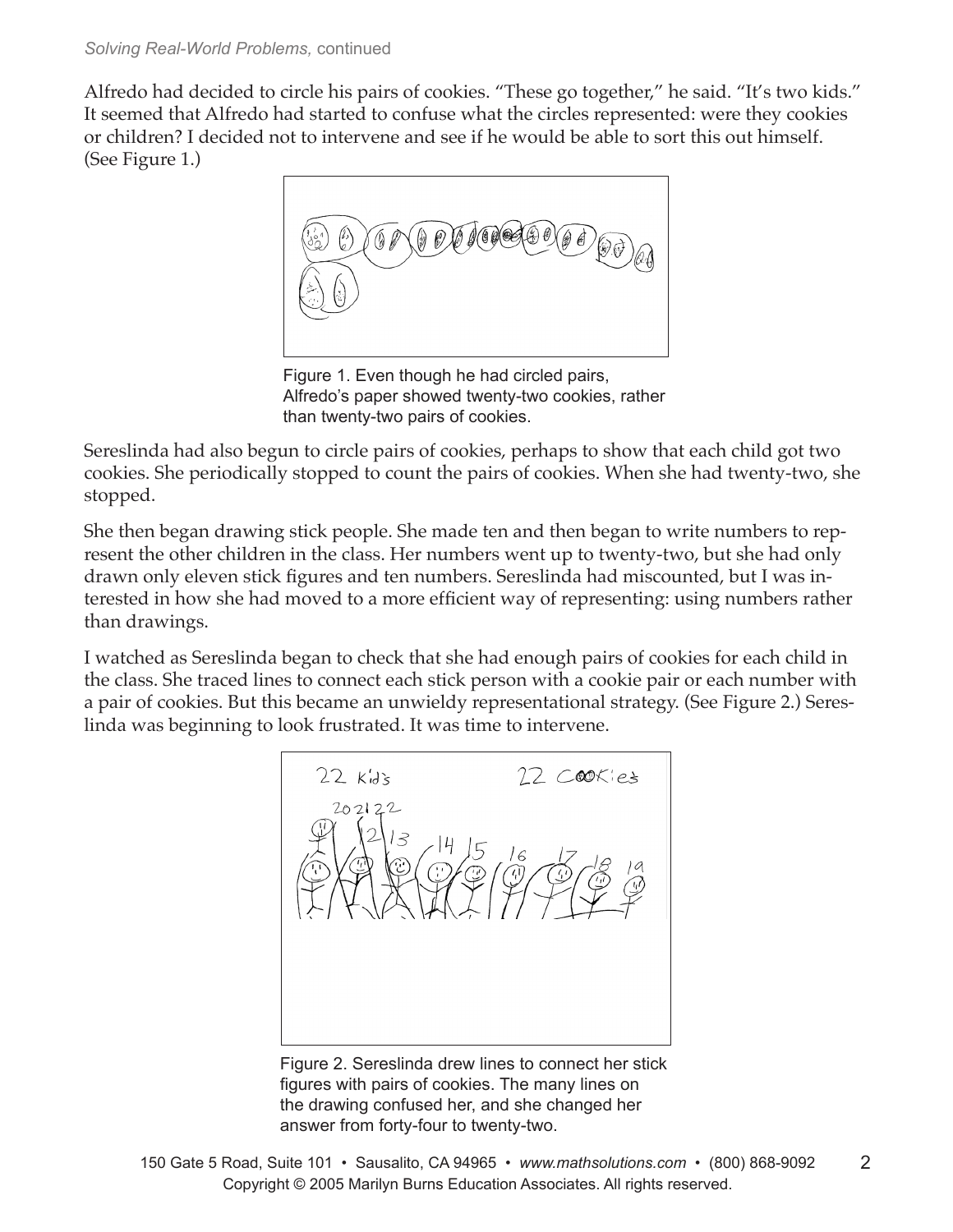## *Solving Real-World Problems,* continued

"Do you know what smart thing I see you doing?" I asked Sereslinda. "You're matching to check that you have two cookies for each person by drawing lines. That works great for smaller numbers, but it gets hard with larger numbers like twenty-two. Can I offer you a suggestion?" She nodded. "You might try pointing to each pair of two cookies and see if you count twenty-two pairs, just like we have twenty-two kids." I demonstrated this for her and she continued counting on her own.

"There's enough," she told me. I was pleased that this alternate strategy had proved helpful to her.

Lorena had made twenty-two pairs of cookies and began counting them from one in English. She miscounted partway through and somehow recognized her mistake. "You might want to count in Spanish," I suggested. When children are doing something difficult, they often have more success when using their first language.

Lorena began counting over again in Spanish, counting on from two. She did this several times, making sure that she counted correctly. Lorena carefully wrote *44 cookies* at the top of her page. (See Figure 3.)



Figure 3. Lorena drew twenty-two paris of cookies and then counted by ones, in Spanish, to forty-four.

I returned to Sereslinda. Her paper had twenty-two pairs of cookies on it. "How many cookies do we need to have?" I asked. Sereslinda counted the groups of two. "We need twenty-two cookies," she announced.

"So we have twenty-two children, and each child gets two cookies, and we need to bring twenty-two cookies?" I asked. Sereslinda nodded and wrote *22 cookies* at the top of her paper.

"She's right," Alfredo said. But his paper had a very different representation: only twenty-two cookies rather than twenty-two pairs of cookies.

Representing two cookies for each child is difficult, since there is a quantity of children that is relevant and a quantity of cookies that does not match the first number but represents a doubling of that number. After representing these different quantities, the children need to remember and interpret which is which.

After a while, I gathered the children on the rug and asked, "How many cookies do I need to bring if there are twenty-two of you and each of you needs two cookies?" I asked Alfredo to share first.

"There's two kids here," Alfredo said, pointing to the two dotted circles that he had drawn to represent cookies. "And two kids here and two kids here. And that makes one, two, three, four,